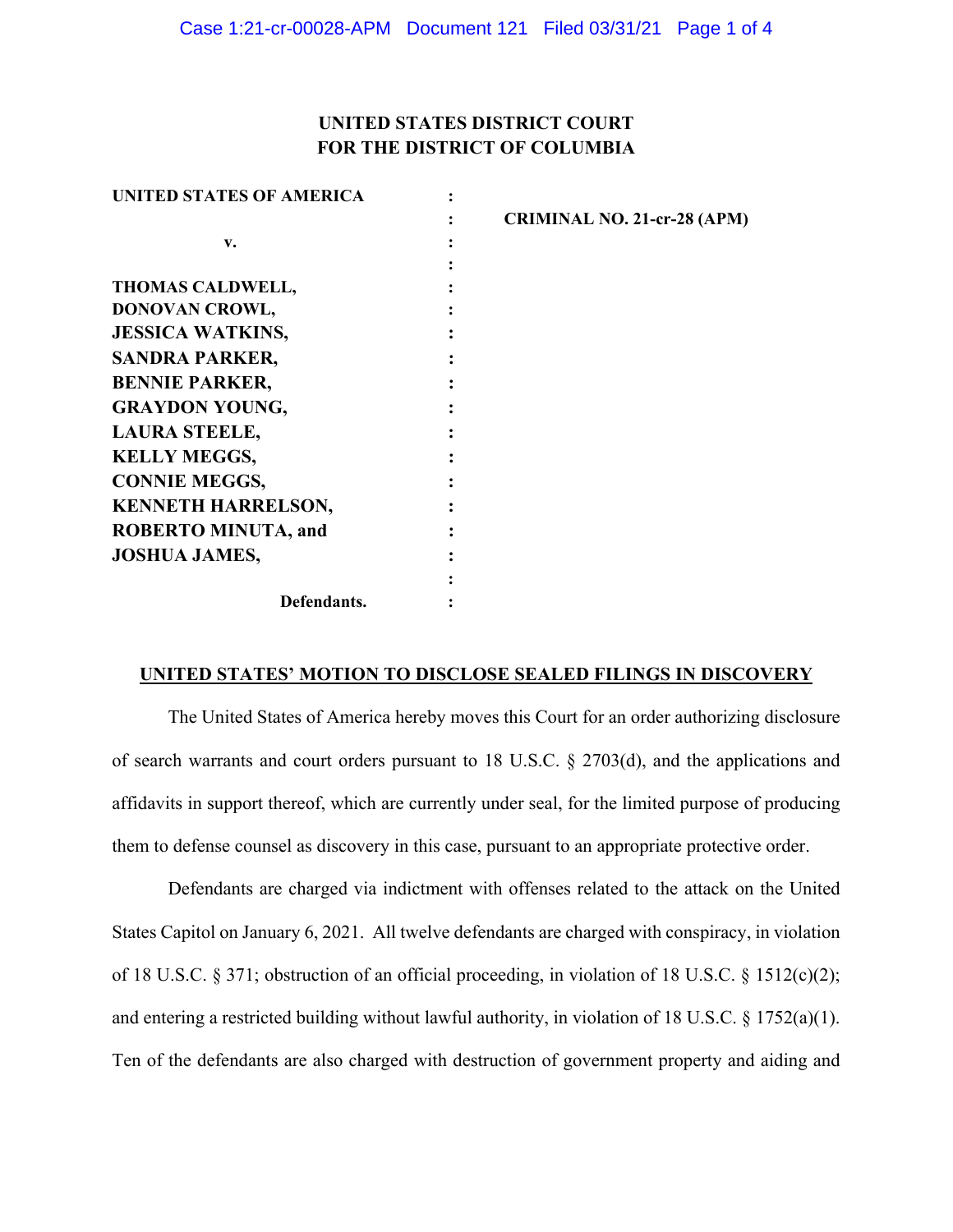#### Case 1:21-cr-00028-APM Document 121 Filed 03/31/21 Page 2 of 4

abetting, in violation of 18 U.S.C. §§ 1361, 2. Additionally, Defendants Caldwell and Young are charged with obstruction – tampering with documents, in violation of 18 U.S.C. § 1512(c)(1).

Consistent with Federal Rule of Criminal Procedure Rule 16, the government intends to produce search warrants and 2703(d) orders, as well as any supporting materials for these warrants and court orders, in discovery in the above-captioned case(s) and to any co-defendants who may later be joined. These materials are currently under seal. The government accordingly seeks this Court's permission to disclose these materials, but the government also requests that the documents remain under seal, that is, not made public on the Court's docket, because – notwithstanding disclosure to these particular defendants – disclosure of the above-described documents may:

- Jeopardize an ongoing federal criminal investigation by revealing the existence of that investigation to potential targets and subjects of the investigation;
- Reveal non public information about one or more targets or subjects of the investigation who have not been charged with a crime in the relevant investigation and such information could lead to adverse financial and/or social consequences for such person(s); and
- Reveal matters in violation of federal law, such as Rule 6(e) of the Federal Rules of Criminal Procedure and/or Title 26, United States Code, Section 6103.

Specifically, many of the affidavits in support of the search warrants obtained in the course of this investigation reference, in unredacted fashion, uncharged members of the conspiracy, witness statements, and grand jury information.

It is appropriate that such filings remain filed under seal. The Court has the inherent power to seal court filings when appropriate. *See United States v. Hubbard*, 650 F.2d 293, 315-16 (D.C. Cir. 1980) (citing *Nixon v. Warner Communications, Inc.*, 435 U.S. 589, 598 (1978)). More particularly, the Court may keep such court filings under seal to continue to prevent serious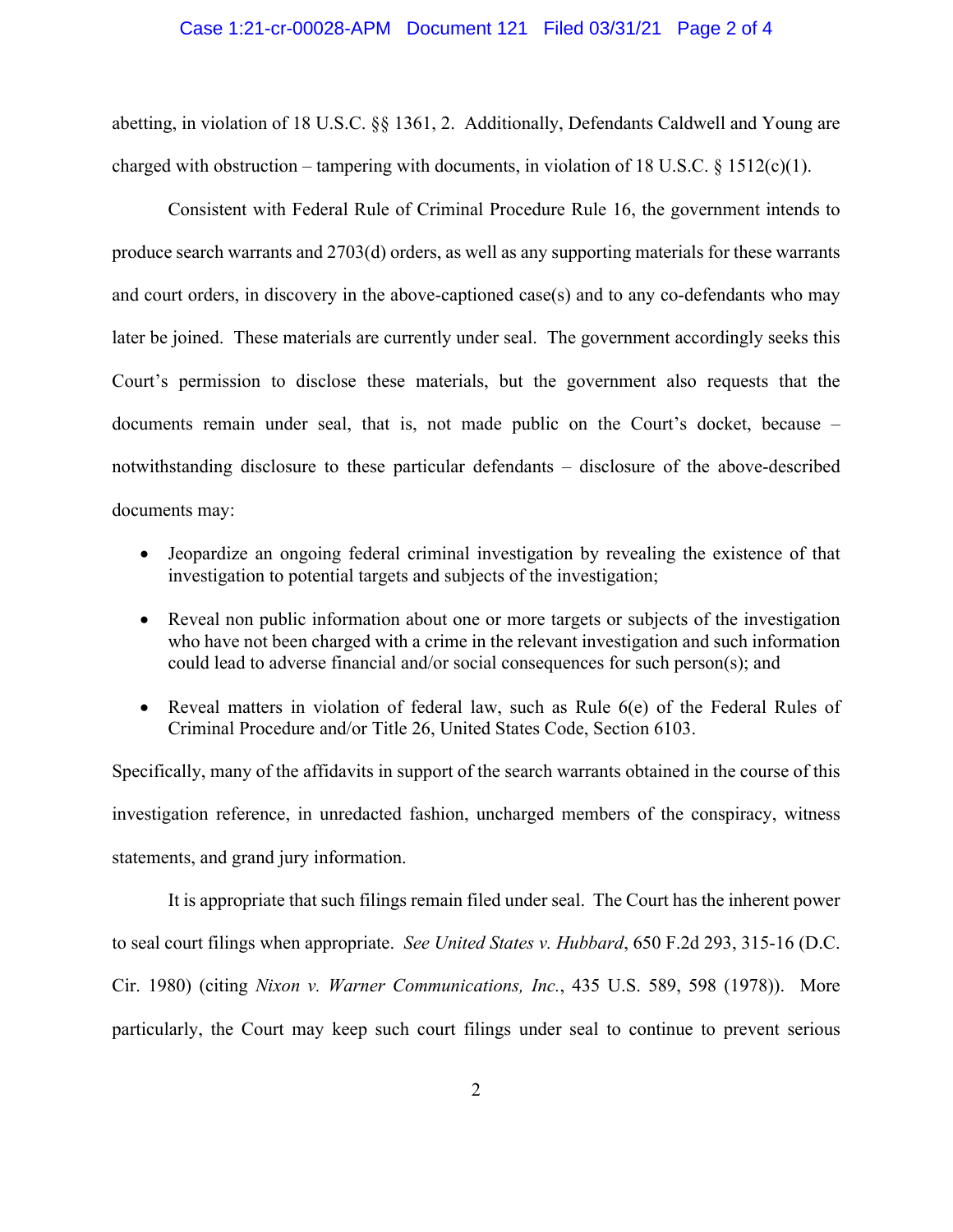## Case 1:21-cr-00028-APM Document 121 Filed 03/31/21 Page 3 of 4

jeopardy to an ongoing criminal investigation when, as here, such jeopardy creates a compelling governmental interest in preserving the confidentiality of the filings. *See Washington Post v. Robinson*, 935 F.2d 282, 287-89 (D.C. Cir. 1991).

The government is periodically reviewing these filings to determine whether the justifications for sealing still exist. When the grand jury investigation in this matter concludes, the government will review the all of the search warrants and 2703(d) orders and move to unseal these filings with appropriate redactions, absent some compelling reason to keep certain of these filings under seal.

WHEREFORE, to expedite the government's disclosure of discovery materials, and to adequately protect the privacy interests of the persons identified therein and the integrity of the government's on-going investigations and the security of witnesses, the government requests that the Court authorize the disclosure of the above-referenced sealed materials.

Dated: March 31, 2021

Respectfully submitted,

CHANNING PHILLIPS Acting United States Attorney D.C. Bar No. 415793

By:

 Kathryn L. Rakoczy Assistant United States Attorney DC Bar No. 994-559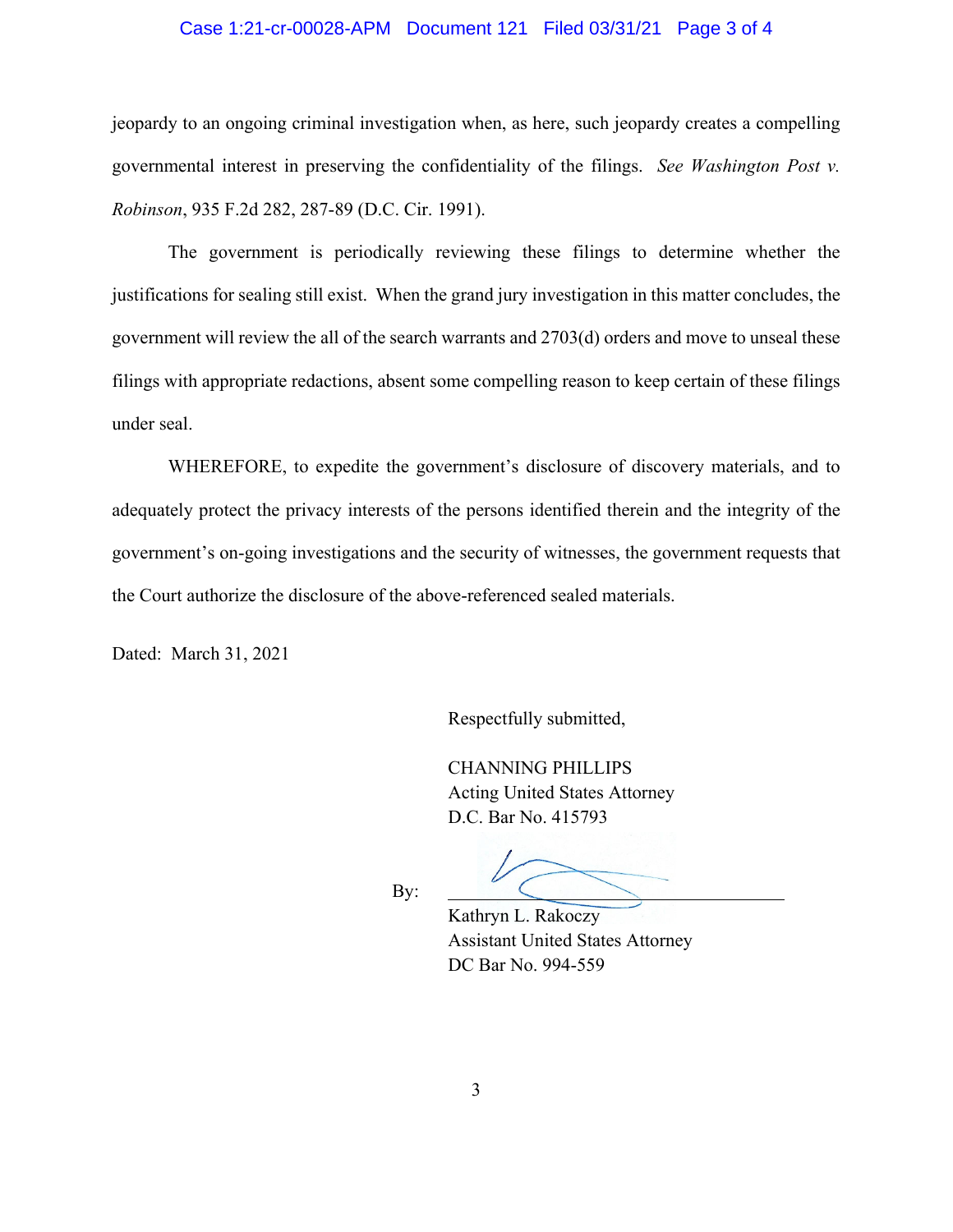Ahmed M. Baset Troy A. Edwards, Jr. Louis Manzo Jeffrey S. Nestler Assistant United States Attorneys U.S. Attorney's Office for the District of Columbia 555 4th Street, N.W. Washington, D.C. 20530 Rakoczy Phone: (202) 252-6928 E-Mail Address: Kathryn.Rakoczy@usdoj.gov

#### */s/ Alexandra Hughes*

 Alexandra Hughes Justin Sher Trial Attorneys National Security Division United States Department of Justice 950 Pennsylvania Avenue NW Washington, D.C. 20004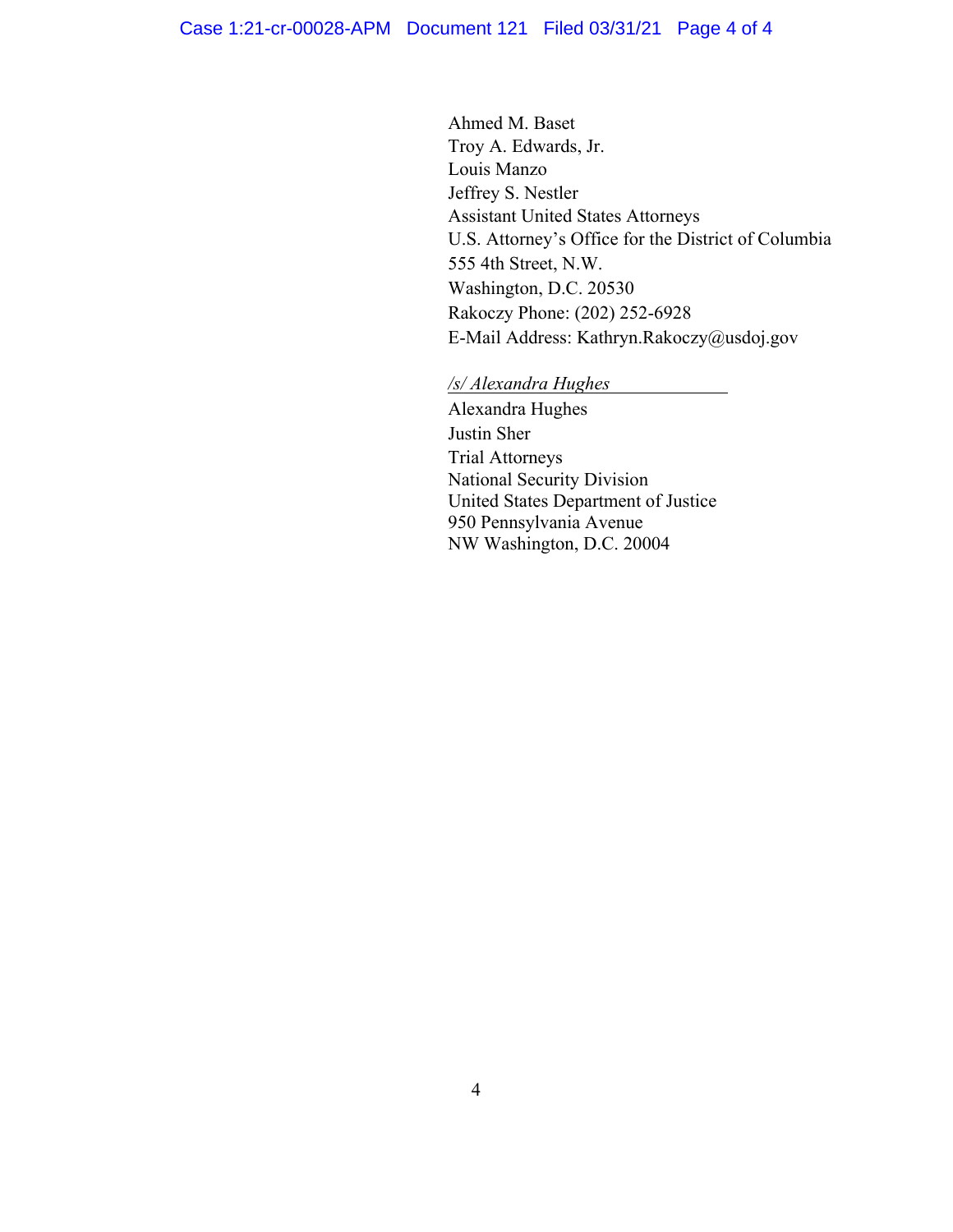# **UNITED STATES DISTRICT COURT FOR THE DISTRICT OF COLUMBIA**

| <b>UNITED STATES OF AMERICA</b> |                                    |
|---------------------------------|------------------------------------|
|                                 | <b>CRIMINAL NO. 21-cr-28 (APM)</b> |
| $\mathbf{v}$ .                  |                                    |
|                                 |                                    |
| THOMAS CALDWELL,                |                                    |
| DONOVAN CROWL,                  |                                    |
| <b>JESSICA WATKINS,</b>         |                                    |
| <b>SANDRA PARKER,</b>           |                                    |
| <b>BENNIE PARKER,</b>           |                                    |
| <b>GRAYDON YOUNG,</b>           |                                    |
| <b>LAURA STEELE,</b>            |                                    |
| <b>KELLY MEGGS,</b>             |                                    |
| <b>CONNIE MEGGS,</b>            |                                    |
| <b>KENNETH HARRELSON,</b>       |                                    |
| <b>ROBERTO MINUTA, and</b>      |                                    |
| <b>JOSHUA JAMES,</b>            |                                    |
|                                 |                                    |
| Defendants.                     |                                    |

## **ORDER**

This matter has come before the Court pursuant to the United States' motion for an order authorizing disclosure of search warrants and court orders pursuant to 18 U.S.C. § 2703(d) – and the applications and affidavits in support thereof – which were obtained in the course of the abovecaptioned investigation and which are currently filed under seal, for the limited purpose of producing them to defense counsel as discovery in the above-captioned case and to any codefendants who may later be joined.

The Court orders that the United States may disclose to defense counsel as discovery in this matter, under the terms of any applicable protective order, any search warrants and 2703(d) orders, as well as the materials in support of those search warrants and orders.